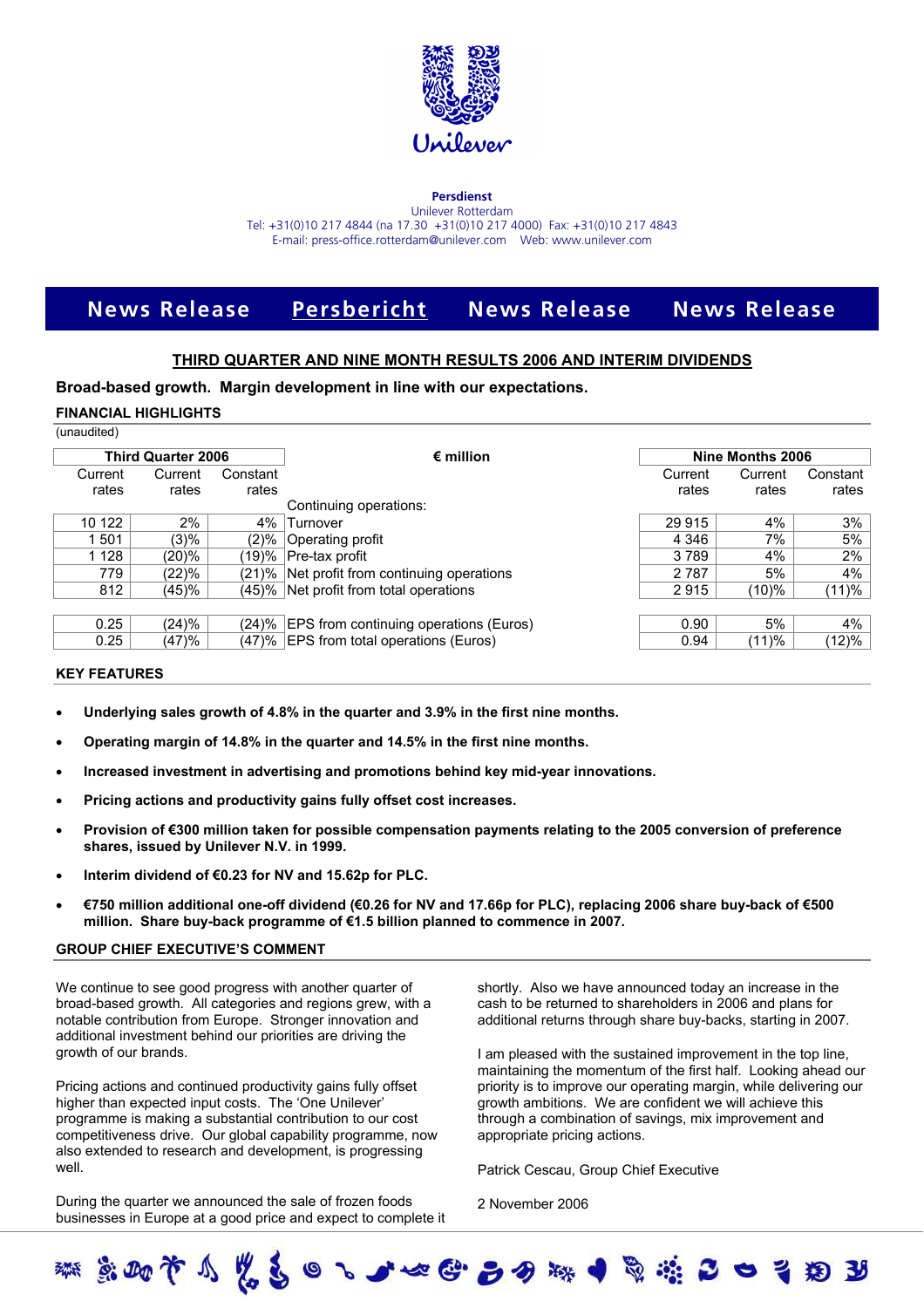*In the following commentary, sales growth is stated on an underlying basis at constant exchange rates and excluding the effects of acquisitions and disposals. Turnover includes the impact of exchange rates and acquisitions and disposals. Unilever uses 'constant rate' and 'underlying' measures primarily for internal performance analysis and targeting purposes. Unilever believes that such measures provide additional information for shareholders on underlying business performance trends. Such measures are not defined under IFRSs or US GAAP and are not intended to be a substitute for GAAP measures of turnover, profit and cash flow.*

#### **TURNOVER**

Turnover increased by 4.4% in the first nine months, with 3.9% underlying sales growth. Favourable currency movements added 1.4% with disposals accounting for the remainder of the change in turnover. In the third quarter underlying sales grew by 4.8%.

Pricing has made an increasing contribution with 0.9% in the first nine months and 1.2% in the quarter. All regions and categories grew in both the year to date and the quarter. A strong third quarter for European ice cream added 0.4% to overall third quarter growth and made up for a relatively weak start to the ice cream season.

#### **OPERATING MARGIN**

The operating margin for the first nine months at 14.5% was 0.3 percentage points higher than a year ago, while the quarter at 14.8% was 0.8 percentage points lower. Before the impact of restructuring, disposals and impairments, the operating margin would have been 0.7 percentage points lower for both the first nine months and the quarter.

Investment behind our brands has been stepped up in priority categories and regions. Advertising and promotions as a percentage of turnover increased by 0.6 points in the first nine months and by 0.8 points in the third quarter.

Gross margins were in line with last year in the first nine months. Higher commodity costs were fully offset by savings programmes, the benefits of volume growth and mix, and a positive contribution from pricing.

## **NET PROFIT AND EARNINGS PER SHARE**

Net finance costs benefited from a lower level of net debt, an improved mix between countries and the effect of a higher asset base in our pension funds.

Finance costs for the quarter also included a €300 million provision relating to preference shares. In September 2006 investigators appointed by the Dutch Enterprise Chamber published their report into the issuance and subsequent conversion of Unilever N.V.'s 1999 Preference Shares. The Unilever Board

established a Committee, chaired by Professor Wim Dik, to consider the Company's response. The Committee has explored the possibility of a settlement. It is expected that the Board, which has as yet made no decision on this matter, will consider the Committee's recommendation shortly.

The tax rate was 26% for the first nine months compared with 28% last year. The lower rates this year include a better country mix and other improvements. In the third quarter the tax rate was 31%, which is adversely affected by a relatively low assumed rate for the tax credit on the preference share provision.

Share of net profit from joint ventures was ahead of last year due to continued growth in the partnerships between *Lipton* and Pepsi for ready-to-drink tea.

Net profit from continuing operations increased by 5% in the first nine months and decreased by 22% in the quarter, following the preference shares provision. Net profit, including discontinued operations, was down by 45% in the quarter, additionally reflecting the profit on disposal of UCI in the third quarter of last year.

EPS from continuing operations increased by 5% in the first nine months.

## **CASH FLOW**

Net cash flow from operating activities was €0.3 billion higher than last year in the first nine months. Lower tax payments more than offset higher cash payments to pension schemes in the period. The seasonal outflow of working capital was in line with last year. Capital expenditure has been increased behind our innovation programme.

Net debt has been reduced by €1.3 billion since the start of the year.

## **BALANCE SHEET**

The Euro strengthened against a number of currencies, most significantly the US dollar, reducing balance sheet values.

#### **DIVIDENDS AND SHARE BUY BACKS**

The sale of European frozen foods businesses is now expected to complete very shortly and for a price at the top end of our expectations. We have not invested any significant amounts in acquisitions. We have therefore decided to return an additional €250 million to shareholders this year over and above the originally planned €500 million share buy-back. The simplest way of achieving this is through a one-off dividend of €750 million to be paid at the same time as the normal interim dividend. Looking forward, we plan a share buyback programme of €1.5 billion, commencing in 2007.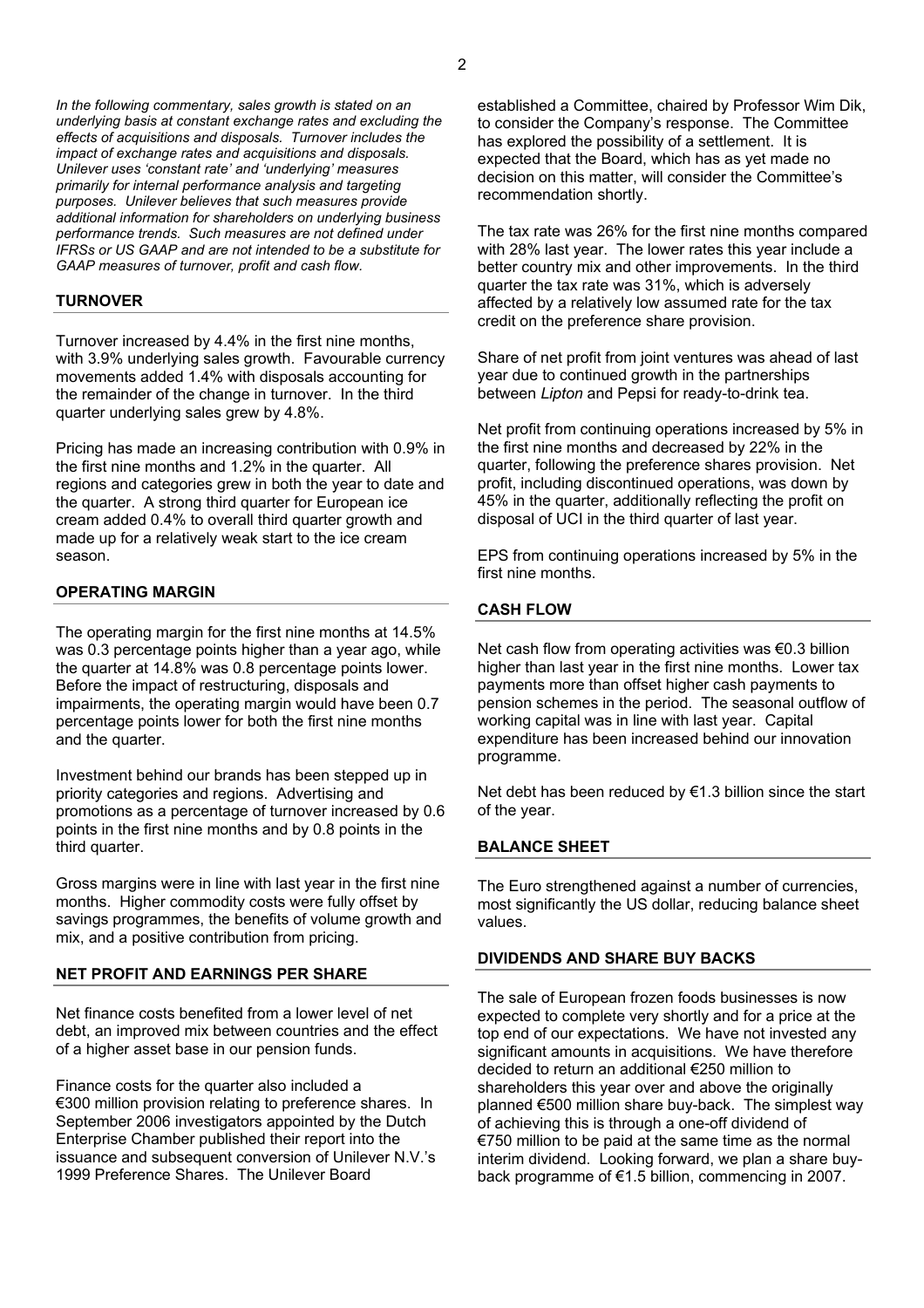#### **PERFORMANCE BY REGION**

## **EUROPE (38% OF SALES)**

Underlying sales grew by 1.4% in the first nine months, and by 3.5% in the third quarter. Growth is mainly volume driven and in aggregate across categories we are growing in line with our markets.

A key driver of the overall improvement has been the impact of Vitality-led innovation in savoury, spreads and leaf tea. Ice cream grew for the season overall, with a strong third quarter adding 1.4% to European growth in the quarter. This made up for lower ice cream sales in the first half year.

Personal care grew well through innovation and consumer activation. We have lost some share in laundry in competitive markets.

There were improvements in a number of key countries in the third quarter. The UK has returned to growth and France and Germany also performed better. The Netherlands continues to move ahead strongly and Russia is growing well.

The theme of Vitality runs clearly through the innovation programme. *AdeZ* drinks, combining the goodness of soya with the refreshment, taste and health of fruit juice have been launched in the UK, building on success in Latin America. A range of *Knorr* bouillon cubes with selected natural ingredients and a better, richer taste has been rolled out across the region and *Vie* 'one shot' fruit and vegetable drinks are now available in ten countries. 'Fresh' soups in pouches with premium ingredients and tasty recipes have been rolled out to a further seven countries.

Product launches in Home and Personal Care with clear functional or emotional benefits are being rolled out rapidly across the region. *Dove* 'Summer Glow', offers gentle self-tanning from a trusted brand and the latest *Axe* fragrance 'Click' is being introduced. New *Cif Power Cream* combines convenience with high performance.

The operating margin for the first nine months at 15.0% was 1.8 percentage points lower than last year. This includes the impact of input cost increases, competitive pricing, higher net costs for restructuring and disposals, and higher investment in advertising and promotions. These were only partly offset by savings programmes.

## **THE AMERICAS (35% OF SALES)**

Underlying sales growth has accelerated progressively through the year, with 3.5% in the first nine months and 4.1% in the third quarter. This is mainly driven by volume gains with price increases adding 1.4% in the first nine months. Markets in the US continue to grow solidly. In the rest of the region Home and Personal Care markets are buoyant, with Foods somewhat slower.

Sales in the US have grown by around 3% in both the quarter and the year to date. We have gained market share in Foods, including further gains in ice cream and the continued success of *Bertolli* frozen meals and *Country Crock* side dishes. *Lipton* ready-to-drink tea has also achieved a substantial share gain, which is not consolidated in turnover but shows through in the profit from joint ventures. There has been good innovationdriven growth and share gains in deodorants and hair care, with sales of the newly launched *Sunsilk* on plan.

Sales in Brazil picked up in the third quarter with strong growth in personal care categories and laundry. Foods sales in Brazil grew only modestly in the face of slow markets and strong local price competition.

In Mexico, sales were below last year in both the quarter and the year to date. Home and Personal Care returned to growth in the quarter but Foods declined in sluggish markets.

There was strong growth elsewhere in the region with a number of countries growing more than 10%.

Products introduced this year in the US include further development of the *Bertolli* premium frozen meal range, *Wishbone* salad 'spritzers', with one calorie per spray, and *Lipton* pyramid tea bags. Launches under the *Breyers* ice cream brand include more creamy varieties of 'double churn'.

New *Knorr* soups and bouillons across the region cater for local flavour and tastes while sharing common product platforms. The highly successful *AdeS* nutritional drink has been extended with a 'light' variant, new fruit flavours and the launch of Soymilk in Brazil and Mexico.

We have strengthened our hair portfolio in the US. *Sunsilk*, with ranges tailored to tackle individual hair 'dramas', was launched in the middle of the year. This followed the successful relaunch of the *Suave* 'Professionals' range with improved margins. The *Dove* skin range has been further extended throughout the region including the 'glow' and 'no white marks' products which meet clear consumer needs. In Brazil, the *Omo* laundry brand has been further strengthened with a new top performance product and 'baby' and 'foam control' variants.

The operating margin for the first nine months, at 15.5% was 3.8 percentage points higher than last year which included the impairment charge for *Slim·Fast* in the second quarter. Before this, the operating margin was in line with last year. Price increases and savings programmes fully offset the impact of increased investment in advertising and promotions and higher input costs.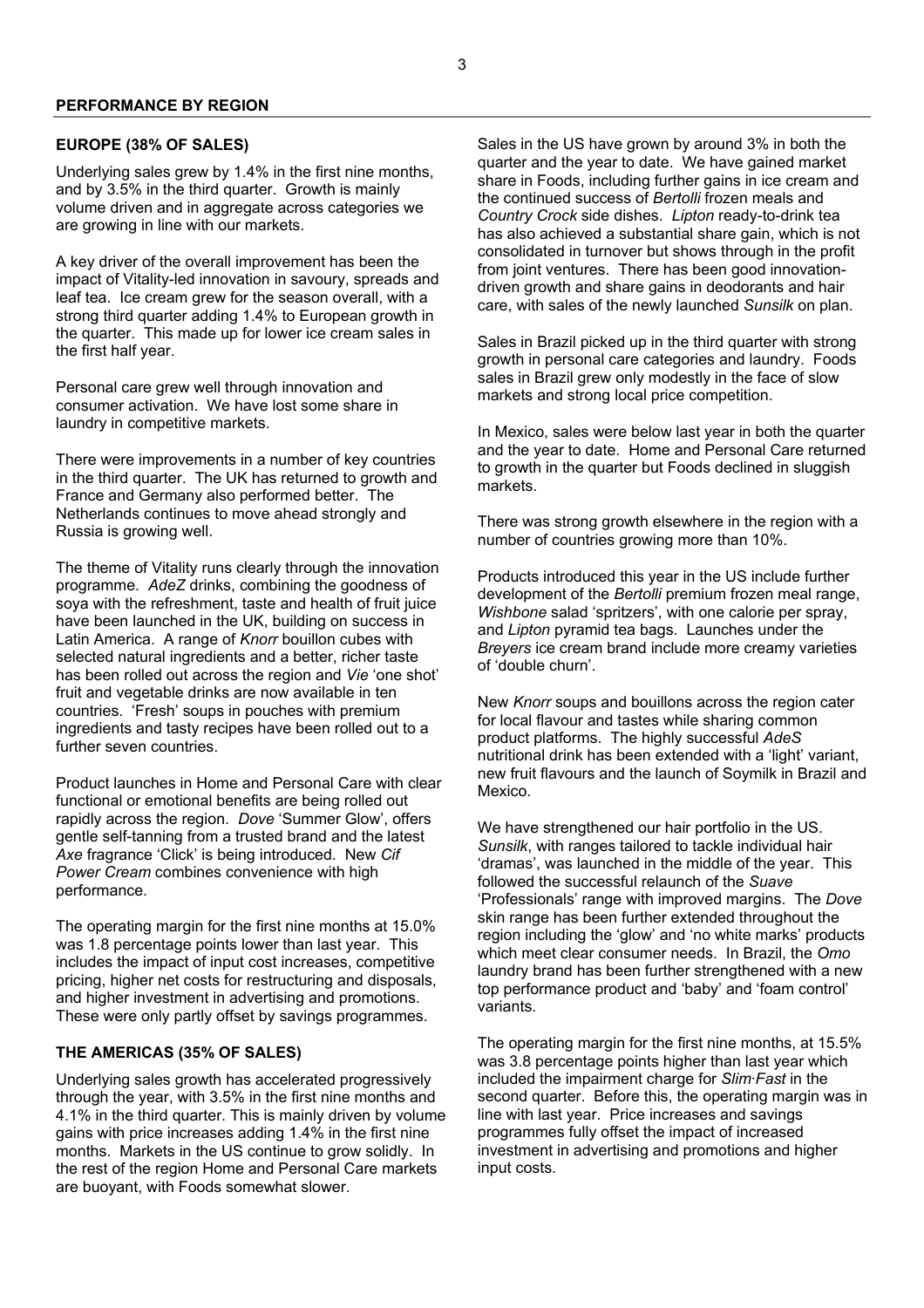## **ASIA AFRICA (27% OF SALES)**

Underlying sales grew by 8.0% in the first nine months and by 7.5% in the third quarter. While growth remains mainly volume driven, there was a further step up in price in the third quarter, to 2.3%, as we took action to mitigate the effects of higher input costs.

Markets remain generally buoyant and our aggregate market shares across the region remain stable, as we delivered good growth from strong positions across all categories.

India has sustained double-digit sales increases across almost all categories. A mix of global, regional and local brands are driving growth, notably *Surf*, *Wheel, Lux*, *Lifebuoy and Clinic*. Tea rebounded strongly after a weaker first half.

China has been very strong this year with another quarter of excellent growth. We have gained share in most categories through better distribution and innovation behind brands such as *Omo*, *Zonghua*, *Lux* and *Pond's*. *Lipton* teas also performed well.

Indonesia, Vietnam and Turkey have all sustained very good momentum through the year. Sales in South Africa slowed in the third quarter through low price

competition in laundry, but Foods and personal care continued to move ahead well.

In the developed markets, an improved performance in Australia has been sustained, while Japan remains difficult.

Increasingly, innovation activity has been driven globally and regionally rather than locally. The new *Sunsilk* range has been introduced in most major markets and in laundry the global 'Dirt is Good' positioning is now in place across the region. The latest *Axe/Lynx* fragrance, 'Click' has been introduced in Australia and New Zealand. *Lux* 'Super Damage Repair System' for hair has been launched in Japan and China.

In Foods, low unit priced *Knorr* bouillon cubes, already successful in Latin America, have been brought to the region and Green Tea innovations are being rolled out extensively. In South Africa, the new *Rama* brand communicates the healthy oils in the product, a theme being used elsewhere around the world.

The operating margin for the first nine months at 12.6% was 0.8 percentage points lower than a year ago, due to increased investment in advertising and promotions. Price increases and savings programmes offset the impact of higher input costs.

**SAFE HARBOUR STATEMENT**: This announcement may contain forward-looking statements, including 'forward-looking statements' within the meaning of the United States Private Securities Litigation Reform Act of 1995. Words such as 'expects', 'anticipates', 'intends' or the negative of these terms and other similar expressions of future performance or results and their negatives are intended to identify such forward-looking statements. These forward-looking statements are based upon current expectations and assumptions regarding anticipated developments and other factors affecting the Group. They are not historical facts, nor are they guarantees of future performance. Because these forward-looking statements involve risks and uncertainties, there are important factors that could cause actual results to differ materially from those expressed or implied by these forward-looking statements, including, among others, competitive pricing and activities, consumption levels, costs, the ability to maintain and manage key customer relationships and supply chain sources, currency values, interest rates, the ability to integrate acquisitions and

complete planned divestitures, physical risks, environmental risks, the ability to manage regulatory, tax and legal matters and resolve pending matters within current estimates, legislative, fiscal and regulatory developments, political, economic and social conditions in the geographic markets where the Group operates and new or changed priorities of the Boards. Further details of potential risks and uncertainties affecting the Group are described in the Group's filings with the London Stock Exchange, Euronext Amsterdam and the US Securities and Exchange Commission, including the Annual Report and Accounts on Form 20-F. These forward-looking statements speak only as of the date of this document. Except as required by any applicable law or regulation, the Group expressly disclaims any obligation or undertaking to release publicly any updates or revisions to any forward-looking statements contained herein to reflect any change in the Group's expectations with regard thereto or any change in events, conditions or circumstances on which any such statement is based.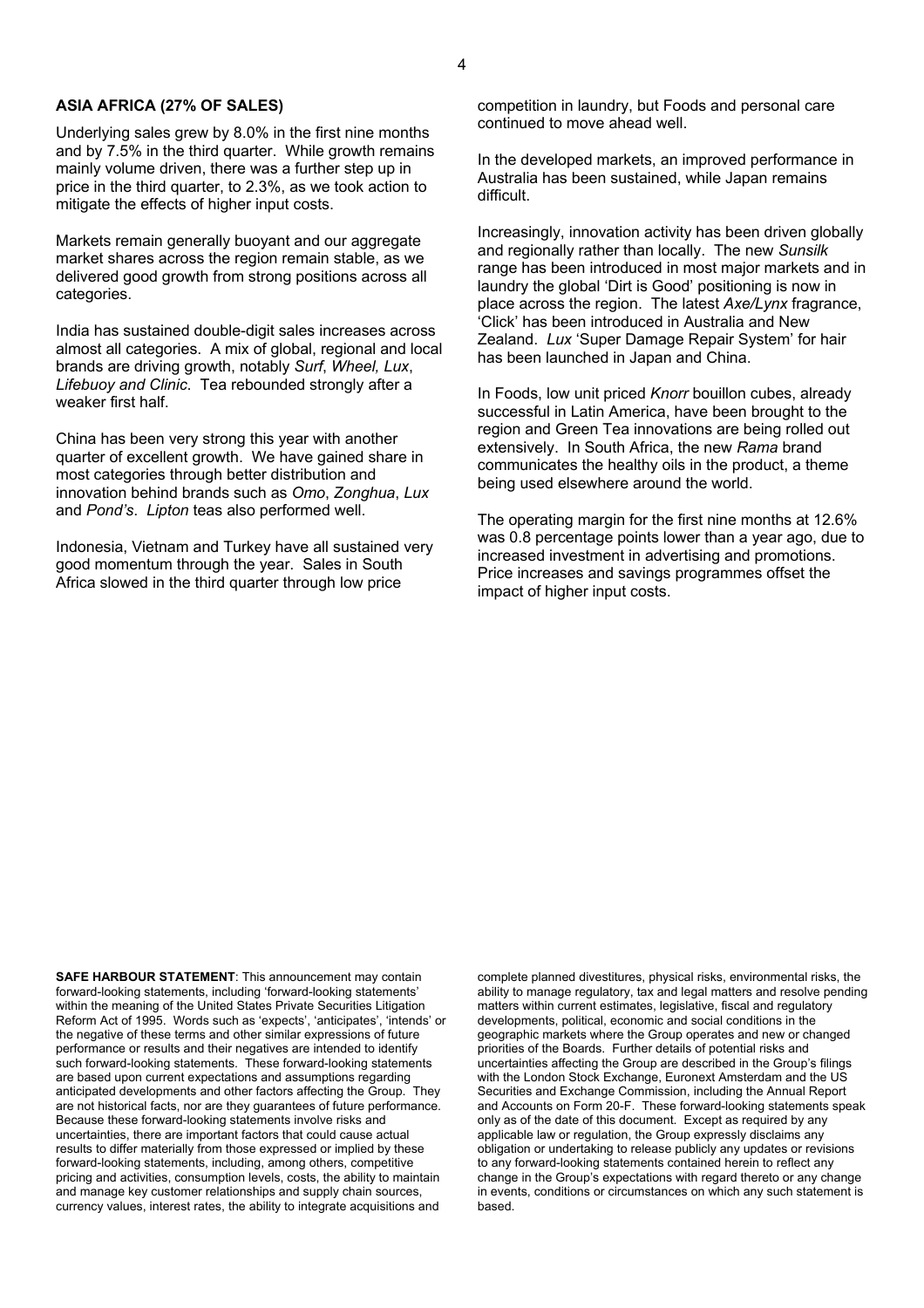# **CONDENSED INTERIM FINANCIAL STATEMENTS**

#### **INCOME STATEMENT**

(unaudited)

| Increase/<br>Increase/<br>2006<br>2006<br>2005<br>(Decrease)<br>2005<br>(Decrease)<br>Current Constant<br>Current Constant<br>rates<br>rates<br>rates<br>rates<br><b>Continuing operations:</b><br>10 122<br>9935<br>2%<br>4% Turnover<br>4%<br>3%<br>29 915<br>28 644<br>1 5 0 1<br>1551<br>(3)%<br>4 3 4 6<br>4 0 6 2<br>7%<br>5%<br>(2)% Operating profit<br>After (charging)/crediting:<br>(81)<br>Restructuring<br>(74)<br>(235)<br>(130)<br>Business disposals and impairments<br>10<br>151<br>(245)<br>(4)<br>(403)<br>(158)<br>(638)<br>(461)<br>Net finance costs<br>101<br>122<br>33<br>21<br>Finance income<br>(149)<br>(166)<br>(473)<br>(543)<br>Finance costs<br>(300)<br>(300)<br>Preference shares provision<br>(13)<br>Pensions and similar obligations<br>34<br>(40)<br>13<br>$\overline{17}$<br>Share in net profit/(loss) of joint ventures<br>$\overline{32}$<br>13<br>51<br>Share in net profit/(loss) of associates<br>$\boldsymbol{2}$<br>(2)<br>4<br>(6)<br>3<br>15<br>Other income from non-current investments<br>26<br>24<br>1 1 2 8<br>1411<br>(20)%<br>3789<br>3651<br>4%<br>2%<br>(19)% Profit before taxation<br>Taxation<br>(349)<br>(414)<br>(1002)<br>(1005)<br>5%<br>4%<br>779<br>997<br>(22)%<br>(21)% Net profit from continuing operations<br>2 7 8 7<br>2646<br>33<br>477<br>Net profit/(loss) from discontinued operations<br>128<br>593<br>812<br>1474<br>(45)%<br>(45)% Net profit for the period<br>2915<br>3 2 3 9<br>$(10)\%$<br>(11)%<br><b>Attributable to:</b><br>202<br>75<br>57<br>Minority interests<br>157<br>737<br>1417<br>(48)%<br>(48)%<br>Shareholders' equity<br>2 7 1 3<br>3 0 8 2<br>(12)%<br>Combined earnings per share<br>(12)%<br>0.25<br>(47)%<br>(47)%<br>Total operations (Euros)<br>(11)%<br>0.49<br>0.94<br>1.06<br>Total operations - diluted (Euros)<br>0.24<br>(47)%<br>(47)%<br>0.91<br>1.02<br>(11)%<br>0.47<br>4%<br>0.25<br>(24)%<br>(24)%<br>5%<br>0.32<br>Continuing operations (Euros)<br>0.90<br>0.85 |      | <b>Third Quarter</b> |       |       | $\epsilon$ million                      | <b>Nine Months</b> |      |    |    |
|----------------------------------------------------------------------------------------------------------------------------------------------------------------------------------------------------------------------------------------------------------------------------------------------------------------------------------------------------------------------------------------------------------------------------------------------------------------------------------------------------------------------------------------------------------------------------------------------------------------------------------------------------------------------------------------------------------------------------------------------------------------------------------------------------------------------------------------------------------------------------------------------------------------------------------------------------------------------------------------------------------------------------------------------------------------------------------------------------------------------------------------------------------------------------------------------------------------------------------------------------------------------------------------------------------------------------------------------------------------------------------------------------------------------------------------------------------------------------------------------------------------------------------------------------------------------------------------------------------------------------------------------------------------------------------------------------------------------------------------------------------------------------------------------------------------------------------------------------------------------------------------------------------------------------------------------------------------------------------------|------|----------------------|-------|-------|-----------------------------------------|--------------------|------|----|----|
|                                                                                                                                                                                                                                                                                                                                                                                                                                                                                                                                                                                                                                                                                                                                                                                                                                                                                                                                                                                                                                                                                                                                                                                                                                                                                                                                                                                                                                                                                                                                                                                                                                                                                                                                                                                                                                                                                                                                                                                        |      |                      |       |       |                                         |                    |      |    |    |
|                                                                                                                                                                                                                                                                                                                                                                                                                                                                                                                                                                                                                                                                                                                                                                                                                                                                                                                                                                                                                                                                                                                                                                                                                                                                                                                                                                                                                                                                                                                                                                                                                                                                                                                                                                                                                                                                                                                                                                                        |      |                      |       |       |                                         |                    |      |    |    |
|                                                                                                                                                                                                                                                                                                                                                                                                                                                                                                                                                                                                                                                                                                                                                                                                                                                                                                                                                                                                                                                                                                                                                                                                                                                                                                                                                                                                                                                                                                                                                                                                                                                                                                                                                                                                                                                                                                                                                                                        |      |                      |       |       |                                         |                    |      |    |    |
|                                                                                                                                                                                                                                                                                                                                                                                                                                                                                                                                                                                                                                                                                                                                                                                                                                                                                                                                                                                                                                                                                                                                                                                                                                                                                                                                                                                                                                                                                                                                                                                                                                                                                                                                                                                                                                                                                                                                                                                        |      |                      |       |       |                                         |                    |      |    |    |
|                                                                                                                                                                                                                                                                                                                                                                                                                                                                                                                                                                                                                                                                                                                                                                                                                                                                                                                                                                                                                                                                                                                                                                                                                                                                                                                                                                                                                                                                                                                                                                                                                                                                                                                                                                                                                                                                                                                                                                                        |      |                      |       |       |                                         |                    |      |    |    |
|                                                                                                                                                                                                                                                                                                                                                                                                                                                                                                                                                                                                                                                                                                                                                                                                                                                                                                                                                                                                                                                                                                                                                                                                                                                                                                                                                                                                                                                                                                                                                                                                                                                                                                                                                                                                                                                                                                                                                                                        |      |                      |       |       |                                         |                    |      |    |    |
|                                                                                                                                                                                                                                                                                                                                                                                                                                                                                                                                                                                                                                                                                                                                                                                                                                                                                                                                                                                                                                                                                                                                                                                                                                                                                                                                                                                                                                                                                                                                                                                                                                                                                                                                                                                                                                                                                                                                                                                        |      |                      |       |       |                                         |                    |      |    |    |
|                                                                                                                                                                                                                                                                                                                                                                                                                                                                                                                                                                                                                                                                                                                                                                                                                                                                                                                                                                                                                                                                                                                                                                                                                                                                                                                                                                                                                                                                                                                                                                                                                                                                                                                                                                                                                                                                                                                                                                                        |      |                      |       |       |                                         |                    |      |    |    |
| (13)%<br>(12)%                                                                                                                                                                                                                                                                                                                                                                                                                                                                                                                                                                                                                                                                                                                                                                                                                                                                                                                                                                                                                                                                                                                                                                                                                                                                                                                                                                                                                                                                                                                                                                                                                                                                                                                                                                                                                                                                                                                                                                         |      |                      |       |       |                                         |                    |      |    |    |
|                                                                                                                                                                                                                                                                                                                                                                                                                                                                                                                                                                                                                                                                                                                                                                                                                                                                                                                                                                                                                                                                                                                                                                                                                                                                                                                                                                                                                                                                                                                                                                                                                                                                                                                                                                                                                                                                                                                                                                                        |      |                      |       |       |                                         |                    |      |    |    |
|                                                                                                                                                                                                                                                                                                                                                                                                                                                                                                                                                                                                                                                                                                                                                                                                                                                                                                                                                                                                                                                                                                                                                                                                                                                                                                                                                                                                                                                                                                                                                                                                                                                                                                                                                                                                                                                                                                                                                                                        |      |                      |       |       |                                         |                    |      |    |    |
|                                                                                                                                                                                                                                                                                                                                                                                                                                                                                                                                                                                                                                                                                                                                                                                                                                                                                                                                                                                                                                                                                                                                                                                                                                                                                                                                                                                                                                                                                                                                                                                                                                                                                                                                                                                                                                                                                                                                                                                        |      |                      |       |       |                                         |                    |      |    |    |
|                                                                                                                                                                                                                                                                                                                                                                                                                                                                                                                                                                                                                                                                                                                                                                                                                                                                                                                                                                                                                                                                                                                                                                                                                                                                                                                                                                                                                                                                                                                                                                                                                                                                                                                                                                                                                                                                                                                                                                                        |      |                      |       |       |                                         |                    |      |    |    |
|                                                                                                                                                                                                                                                                                                                                                                                                                                                                                                                                                                                                                                                                                                                                                                                                                                                                                                                                                                                                                                                                                                                                                                                                                                                                                                                                                                                                                                                                                                                                                                                                                                                                                                                                                                                                                                                                                                                                                                                        |      |                      |       |       |                                         |                    |      |    |    |
|                                                                                                                                                                                                                                                                                                                                                                                                                                                                                                                                                                                                                                                                                                                                                                                                                                                                                                                                                                                                                                                                                                                                                                                                                                                                                                                                                                                                                                                                                                                                                                                                                                                                                                                                                                                                                                                                                                                                                                                        |      |                      |       |       |                                         |                    |      |    |    |
|                                                                                                                                                                                                                                                                                                                                                                                                                                                                                                                                                                                                                                                                                                                                                                                                                                                                                                                                                                                                                                                                                                                                                                                                                                                                                                                                                                                                                                                                                                                                                                                                                                                                                                                                                                                                                                                                                                                                                                                        |      |                      |       |       |                                         |                    |      |    |    |
|                                                                                                                                                                                                                                                                                                                                                                                                                                                                                                                                                                                                                                                                                                                                                                                                                                                                                                                                                                                                                                                                                                                                                                                                                                                                                                                                                                                                                                                                                                                                                                                                                                                                                                                                                                                                                                                                                                                                                                                        |      |                      |       |       |                                         |                    |      |    |    |
|                                                                                                                                                                                                                                                                                                                                                                                                                                                                                                                                                                                                                                                                                                                                                                                                                                                                                                                                                                                                                                                                                                                                                                                                                                                                                                                                                                                                                                                                                                                                                                                                                                                                                                                                                                                                                                                                                                                                                                                        |      |                      |       |       |                                         |                    |      |    |    |
|                                                                                                                                                                                                                                                                                                                                                                                                                                                                                                                                                                                                                                                                                                                                                                                                                                                                                                                                                                                                                                                                                                                                                                                                                                                                                                                                                                                                                                                                                                                                                                                                                                                                                                                                                                                                                                                                                                                                                                                        |      |                      |       |       |                                         |                    |      |    |    |
|                                                                                                                                                                                                                                                                                                                                                                                                                                                                                                                                                                                                                                                                                                                                                                                                                                                                                                                                                                                                                                                                                                                                                                                                                                                                                                                                                                                                                                                                                                                                                                                                                                                                                                                                                                                                                                                                                                                                                                                        |      |                      |       |       |                                         |                    |      |    |    |
|                                                                                                                                                                                                                                                                                                                                                                                                                                                                                                                                                                                                                                                                                                                                                                                                                                                                                                                                                                                                                                                                                                                                                                                                                                                                                                                                                                                                                                                                                                                                                                                                                                                                                                                                                                                                                                                                                                                                                                                        |      |                      |       |       |                                         |                    |      |    |    |
|                                                                                                                                                                                                                                                                                                                                                                                                                                                                                                                                                                                                                                                                                                                                                                                                                                                                                                                                                                                                                                                                                                                                                                                                                                                                                                                                                                                                                                                                                                                                                                                                                                                                                                                                                                                                                                                                                                                                                                                        |      |                      |       |       |                                         |                    |      |    |    |
|                                                                                                                                                                                                                                                                                                                                                                                                                                                                                                                                                                                                                                                                                                                                                                                                                                                                                                                                                                                                                                                                                                                                                                                                                                                                                                                                                                                                                                                                                                                                                                                                                                                                                                                                                                                                                                                                                                                                                                                        |      |                      |       |       |                                         |                    |      |    |    |
|                                                                                                                                                                                                                                                                                                                                                                                                                                                                                                                                                                                                                                                                                                                                                                                                                                                                                                                                                                                                                                                                                                                                                                                                                                                                                                                                                                                                                                                                                                                                                                                                                                                                                                                                                                                                                                                                                                                                                                                        |      |                      |       |       |                                         |                    |      |    |    |
|                                                                                                                                                                                                                                                                                                                                                                                                                                                                                                                                                                                                                                                                                                                                                                                                                                                                                                                                                                                                                                                                                                                                                                                                                                                                                                                                                                                                                                                                                                                                                                                                                                                                                                                                                                                                                                                                                                                                                                                        |      |                      |       |       |                                         |                    |      |    |    |
|                                                                                                                                                                                                                                                                                                                                                                                                                                                                                                                                                                                                                                                                                                                                                                                                                                                                                                                                                                                                                                                                                                                                                                                                                                                                                                                                                                                                                                                                                                                                                                                                                                                                                                                                                                                                                                                                                                                                                                                        |      |                      |       |       |                                         |                    |      |    |    |
|                                                                                                                                                                                                                                                                                                                                                                                                                                                                                                                                                                                                                                                                                                                                                                                                                                                                                                                                                                                                                                                                                                                                                                                                                                                                                                                                                                                                                                                                                                                                                                                                                                                                                                                                                                                                                                                                                                                                                                                        |      |                      |       |       |                                         |                    |      |    |    |
|                                                                                                                                                                                                                                                                                                                                                                                                                                                                                                                                                                                                                                                                                                                                                                                                                                                                                                                                                                                                                                                                                                                                                                                                                                                                                                                                                                                                                                                                                                                                                                                                                                                                                                                                                                                                                                                                                                                                                                                        |      |                      |       |       |                                         |                    |      |    |    |
|                                                                                                                                                                                                                                                                                                                                                                                                                                                                                                                                                                                                                                                                                                                                                                                                                                                                                                                                                                                                                                                                                                                                                                                                                                                                                                                                                                                                                                                                                                                                                                                                                                                                                                                                                                                                                                                                                                                                                                                        |      |                      |       |       |                                         |                    |      |    |    |
|                                                                                                                                                                                                                                                                                                                                                                                                                                                                                                                                                                                                                                                                                                                                                                                                                                                                                                                                                                                                                                                                                                                                                                                                                                                                                                                                                                                                                                                                                                                                                                                                                                                                                                                                                                                                                                                                                                                                                                                        | 0.24 | 0.32                 | (24)% | (24)% | Continuing operations - diluted (Euros) | 0.87               | 0.83 | 5% | 4% |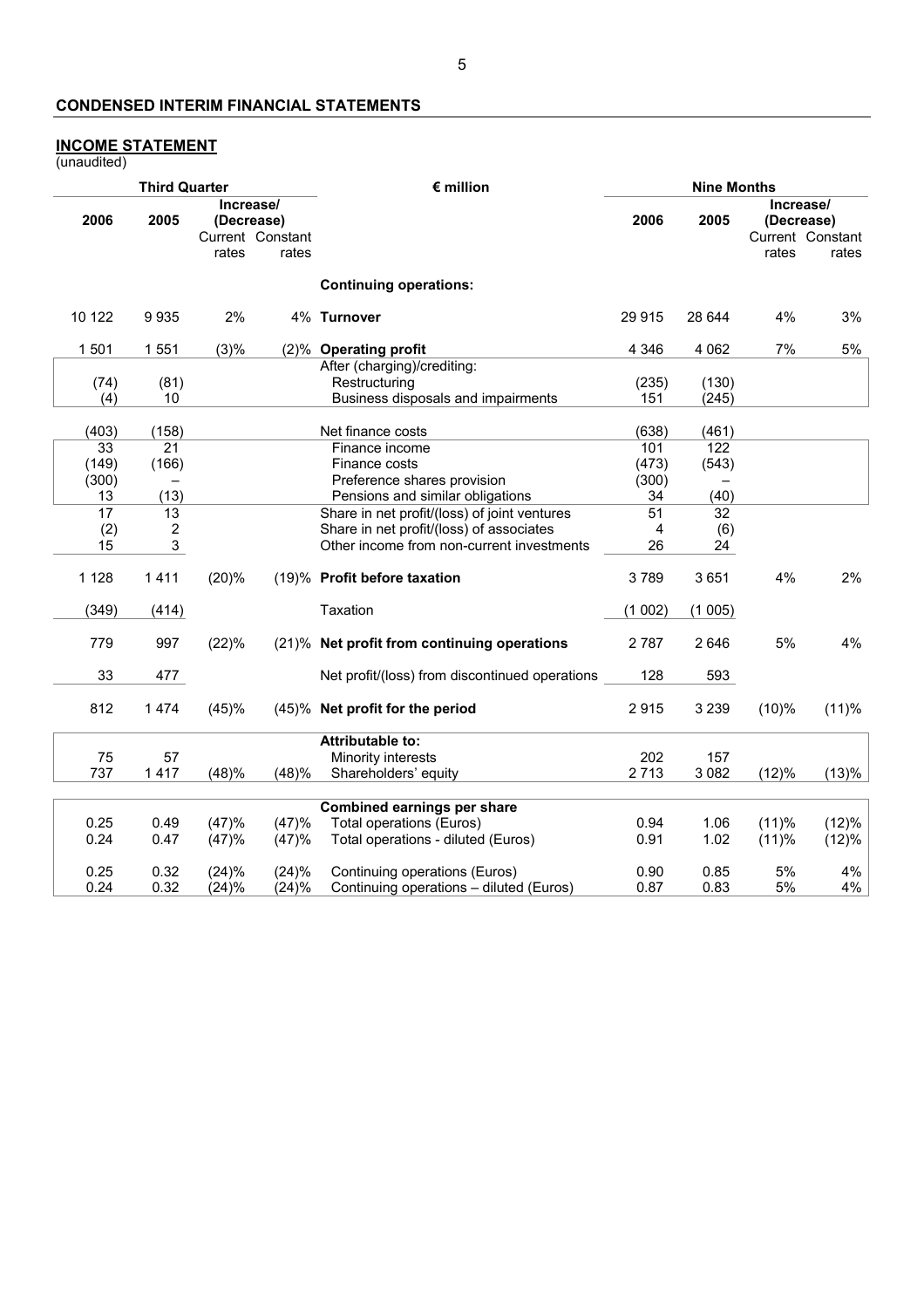## **STATEMENT OF RECOGNISED INCOME AND EXPENSE** (unaudited)

| $\epsilon$ million                                            | <b>Nine Months</b> |         |
|---------------------------------------------------------------|--------------------|---------|
|                                                               | 2006               | 2005    |
| Fair value gains/(losses) on financial instruments net of tax | (551)              | 21      |
| Actuarial gains/(losses) on pension schemes net of tax        | 6                  | 14      |
| Currency retranslation gains/(losses) net of tax              | 323                | 359     |
| Net income/(expense) recognised directly in equity            | (222)              | 394     |
| Net profit for the period                                     | 2915               | 3 2 3 9 |
| Total recognised income and expense for the period            | 2693               | 3633    |
| Attributable to:                                              |                    |         |
| Minority interests                                            | 182                | 200     |
| Shareholders' equity                                          | 2 5 1 1            | 3 4 3 3 |

#### **MOVEMENTS IN EQUITY**

| (unaudited)                                        |                    |         |
|----------------------------------------------------|--------------------|---------|
| $\epsilon$ million                                 | <b>Nine Months</b> |         |
|                                                    | 2006               | 2005    |
| Equity at 1 January                                | 8765               | 6515    |
| Total recognised income and expense for the period | 2693               | 3633    |
| <b>Dividends</b>                                   | (1, 268)           | (1 229) |
| Conversion of preference shares                    |                    | 930     |
| (Purchase)/sale of treasury stock                  | 2                  | (600)   |
| Share option credit                                | 92                 | 124     |
| Dividends paid to minority shareholders            | (170)              | (166)   |
| Currency retranslation gains/(losses) net of tax   | (8)                | 15      |
| Other movements in equity                          | 10                 |         |
| Equity at the end of the period                    | 10 116             | 9 2 2 2 |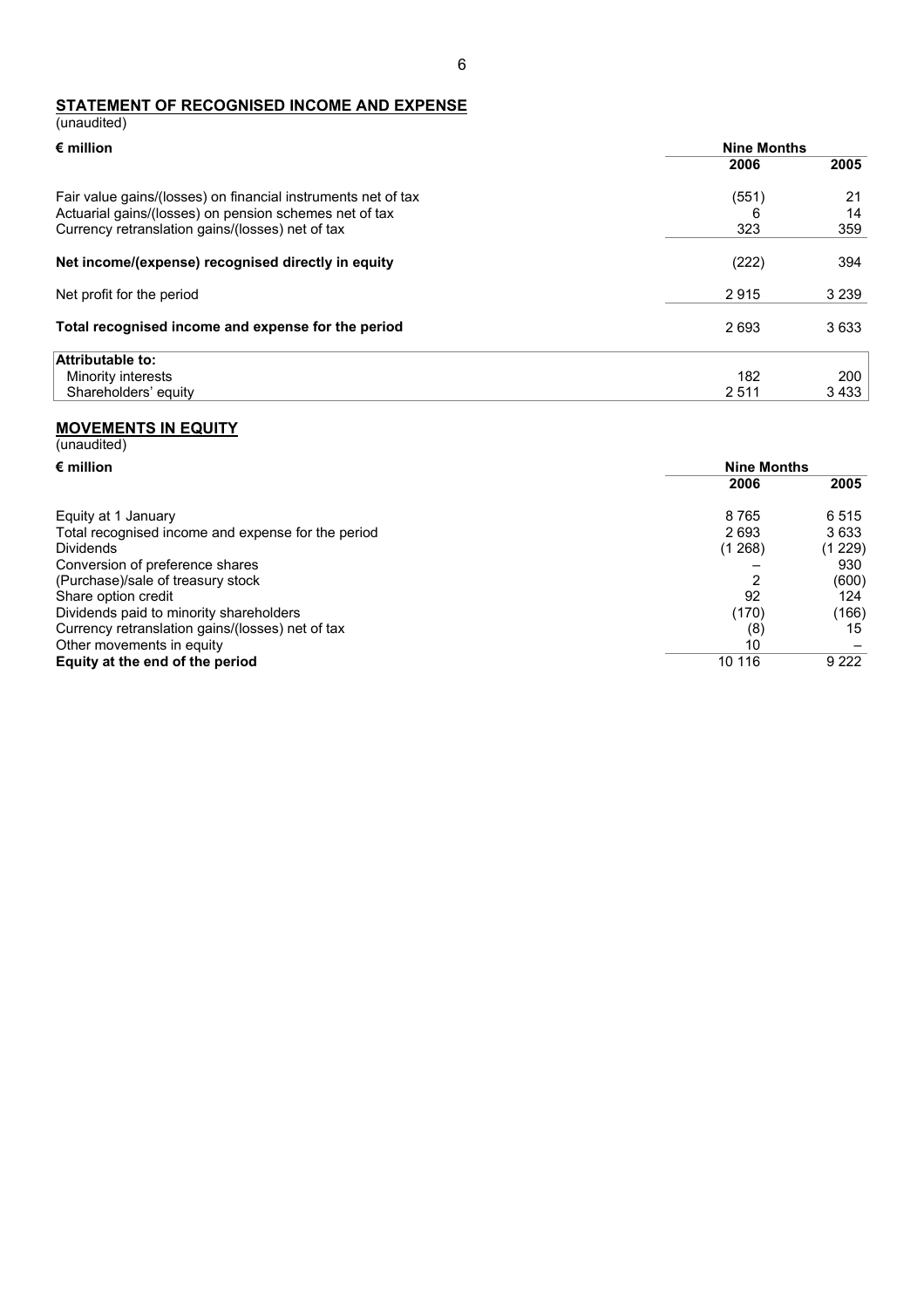#### **BALANCE SHEET**

(unaudited)

| $\epsilon$ million                              | As at<br>30 September<br>2006 | As at<br>31 December<br>2005 | As at<br>1 October<br>2005 |
|-------------------------------------------------|-------------------------------|------------------------------|----------------------------|
| Non-current assets                              |                               |                              |                            |
| Goodwill and intangible assets                  | 17 527                        | 18 055                       | 17959                      |
| Property, plant and equipment                   | 6 198                         | 6492                         | 6513                       |
| Pension asset for funded schemes in surplus     | 1 1 2 8                       | 1036                         | 749                        |
| Deferred tax assets                             | 1 3 7 3                       | 1703                         | 1520                       |
| Other non-current assets                        | 1 0 9 9                       | 1072                         | 1 207                      |
| <b>Total non-current assets</b>                 | 27 3 25                       | 28 358                       | 27 948                     |
| Assets held for sale                            | 509                           | 217                          | 133                        |
| <b>Current assets</b>                           |                               |                              |                            |
| Inventories                                     | 3930                          | 4 107                        | 4 3 1 9                    |
| Trade and other current receivables             | 4657                          | 4 8 3 0                      | 5082                       |
| Other financial assets                          | 320                           | 335                          | 356                        |
| Cash and cash equivalents                       | 1440                          | 1529                         | 2061                       |
| <b>Total current assets</b>                     | 10 347                        | 10 801                       | 11818                      |
| <b>Current liabilities</b>                      |                               |                              |                            |
| Borrowings due within one year                  | (5735)                        | (5942)                       | (6101)                     |
| Trade payables and other current liabilities    | (7909)                        | (8658)                       | (8400)                     |
| Restructuring and other provisions              | (780)                         | (644)                        | (658)                      |
| <b>Total current liabilities</b>                | (14424)                       | (15244)                      | (15159)                    |
| Net current assets/(liabilities)                | (4077)                        | (4443)                       | (3 341)                    |
| <b>Total assets less current liabilities</b>    | 23 757                        | 24 132                       | 24 740                     |
| Non-current liabilities                         |                               |                              |                            |
| Borrowings due after one year                   | 5025                          | 6457                         | 6823                       |
| Pension liability for funded schemes in deficit | 2051                          | 2415                         | 2 3 9 6                    |
| Pension liability for unfunded schemes          | 3 9 9 2                       | 4 202                        | 3993                       |
| Restructuring and other provisions              | 788                           | 732                          | 706                        |
| Deferred tax liabilities                        | 931                           | 933                          | 807                        |
| Other non-current liabilities                   | 617                           | 602                          | 779                        |
| <b>Total non-current liabilities</b>            | 13 4 04                       | 15 341                       | 15 504                     |
| Liabilities held for sale                       | 237                           | 26                           | 14                         |
| Equity                                          |                               |                              |                            |
| Shareholders' equity                            | 9704                          | 8 3 6 1                      | 8813                       |
| Minority interests                              | 412                           | 404                          | 409                        |
| <b>Total equity</b>                             | 10 116                        | 8765                         | 9 2 2 2                    |
| <b>Total capital employed</b>                   | 23 757                        | 24 132                       | 24 740                     |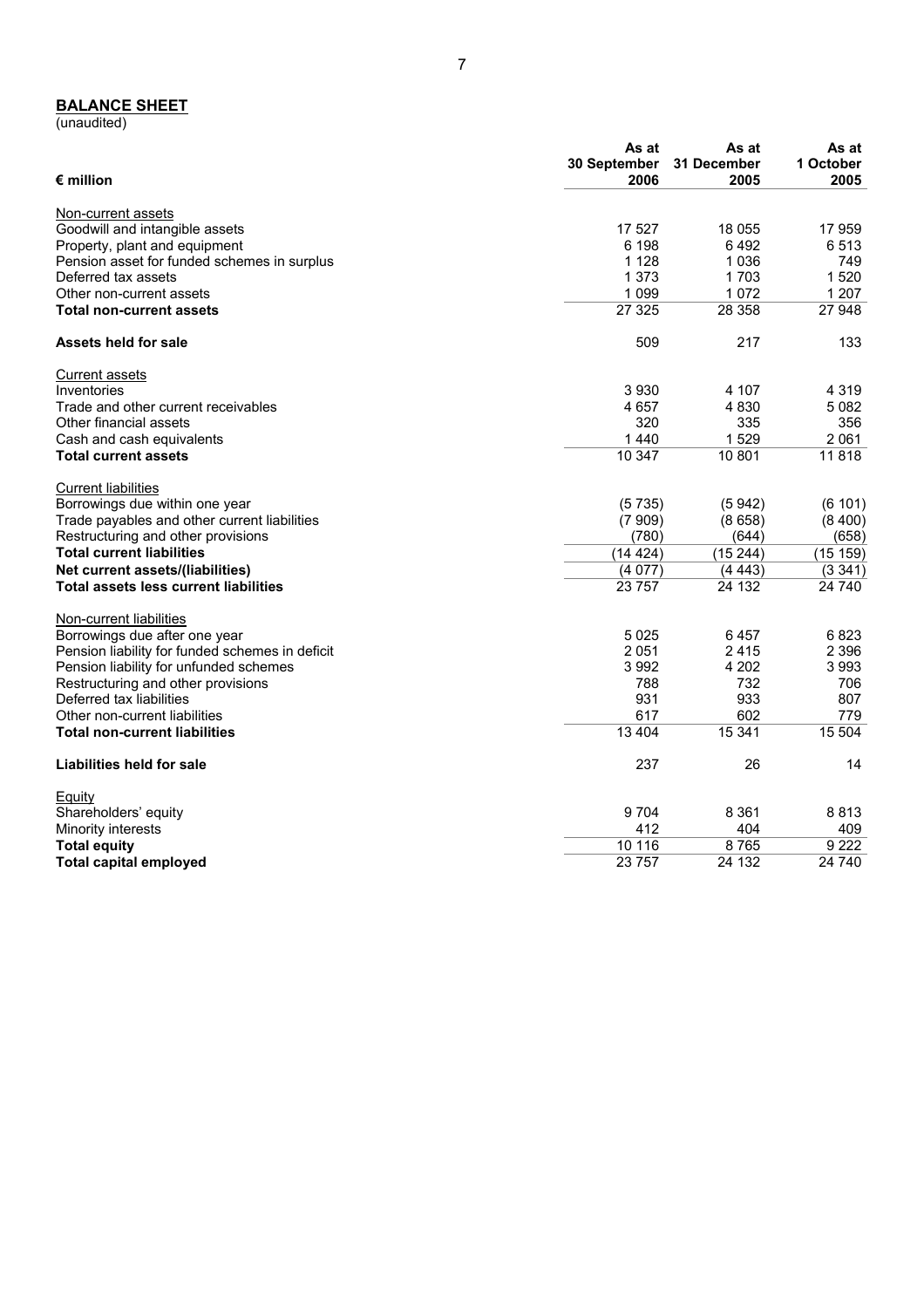#### **CASH FLOW STATEMENT**

| (unaudited)                                            |                    |         |
|--------------------------------------------------------|--------------------|---------|
| $\epsilon$ million                                     | <b>Nine Months</b> |         |
|                                                        | 2006               | 2005    |
| Operating activities                                   |                    |         |
| Cash flow from operating activities                    | 3830               | 4 0 0 9 |
| Income tax paid                                        | (718)              | (1205)  |
| Net cash flow from operating activities                | 3 1 1 2            | 2 8 0 4 |
| Investing activities                                   |                    |         |
| Interest received                                      | 79                 | 156     |
| Net capital expenditure                                | (660)              | (509)   |
| Acquisitions and disposals                             | 182                | 740     |
| Other investing activities                             | 55                 | 354     |
| Net cash flow from/(used in) investing activities      | (344)              | 741     |
| <b>Financing activities</b>                            |                    |         |
| Dividends paid on ordinary share capital               | (1337)             | (1 229) |
| Interest and preference dividends paid                 | (400)              | (472)   |
| Change in borrowings and finance leases                | (1205)             | (333)   |
| Purchase of treasury stock                             | (5)                | (800)   |
| Other financing activities                             | (178)              | (165)   |
| Net cash flow from/(used in) financing activities      | (3 125)            | (2999)  |
| Net increase/(decrease) in cash and cash equivalents   | (357)              | 546     |
| Cash and cash equivalents at the beginning of the year | 1 2 6 5            | 1406    |
| Effect of foreign exchange rate changes                | 317                | (142)   |
| Cash and cash equivalents at the end of period         | 1 2 2 5            | 1810    |

## **ANALYSIS OF NET DEBT**

(unaudited)

| $\bm{\epsilon}$ million                                                            | As at<br><b>30 September</b><br>2006 | As at<br>31 December<br>2005 |
|------------------------------------------------------------------------------------|--------------------------------------|------------------------------|
| Total borrowings                                                                   | (10 760)                             | (12 399)                     |
| Borrowings due within one year                                                     | (5735)                               | (5942)                       |
| Borrowings due after one year                                                      | (5025)                               | (6457)                       |
| Cash and cash equivalents as per balance sheet                                     | 1440                                 | 1 529                        |
| Cash and cash equivalents as per cash flow statement                               | 1 2 2 5                              | 1 265                        |
| Add bank overdrafts deducted therein                                               | 215                                  | 265                          |
| Less cash and cash equivalents in assets/liabilities held for sale                 |                                      | (1)                          |
| Other financial assets                                                             | 320                                  | 335                          |
| Derivatives and finance leases included in other receivables and other liabilities | (165)                                | 33                           |
| Net debt                                                                           | (9165)                               | (10 502)                     |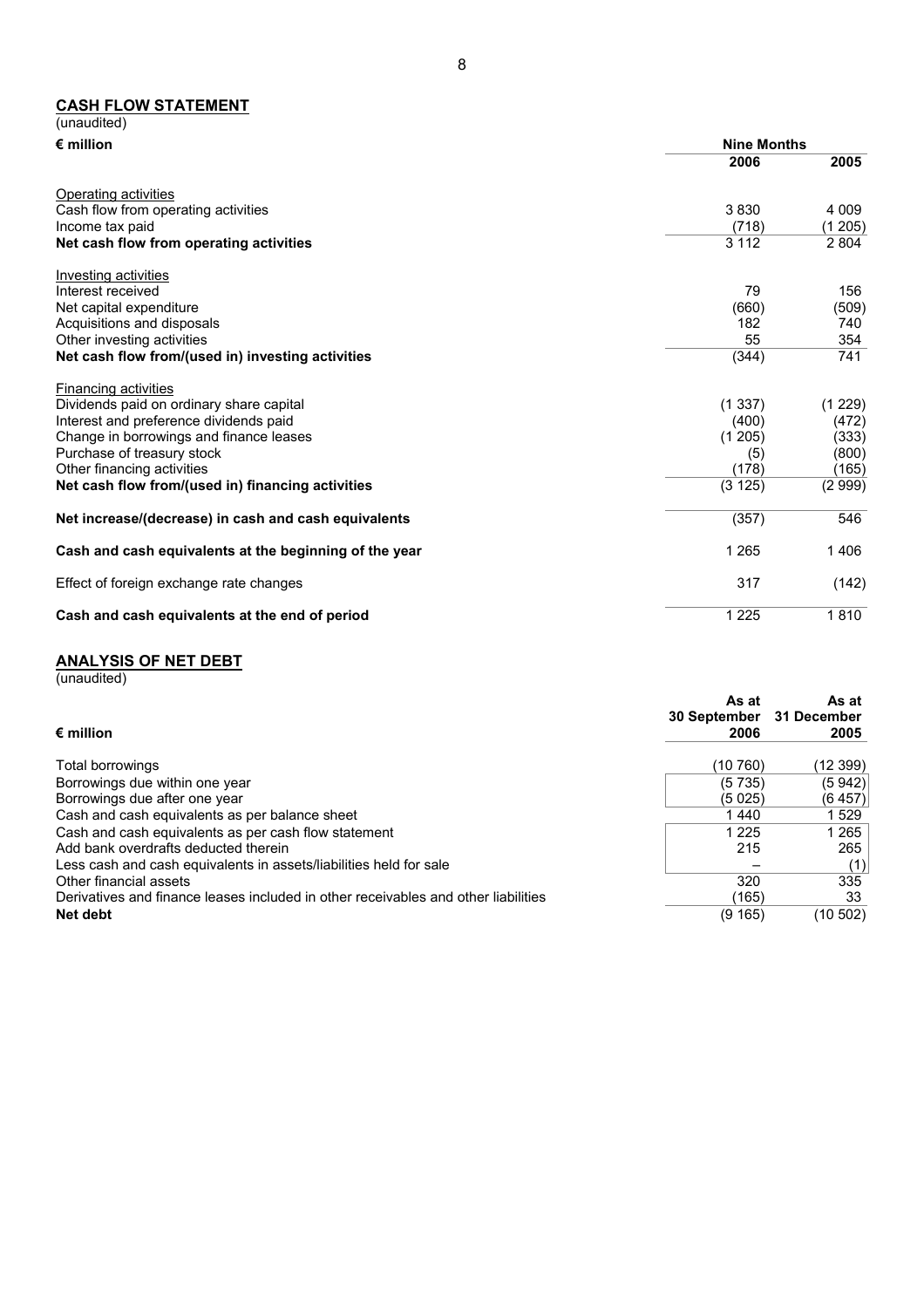## **GEOGRAPHICAL ANALYSIS**

#### (unaudited)

# **Continuing operations – Third Quarter**

| € million                                                   | <b>Europe</b>  | <b>Americas</b> | <b>Asia Africa</b> | <b>Total</b>   |
|-------------------------------------------------------------|----------------|-----------------|--------------------|----------------|
| <b>Turnover</b>                                             |                |                 |                    |                |
| 2005                                                        | 3805           | 3 4 0 9         | 2721               | 9935           |
| 2006                                                        | 3 9 0 5        | 3435            | 2782               | 10 122         |
| Change                                                      | 2.6%           | 0.7%            | 2.3%               | 1.9%           |
| Impact of:                                                  |                |                 |                    |                |
| Exchange rates                                              | 0.1%           | (2.7)%          | (4.1)%             | (2.0)%         |
| Acquisitions                                                | 0.0%           | 0.2%            | 0.0%               | 0.1%           |
| Disposals<br><b>Underlying sales growth</b>                 | (0.9)%<br>3.5% | (0.8)%<br>4.1%  | (0.8)%<br>7.5%     | (0.8)%<br>4.8% |
| Price                                                       | 0.3%           | 1.3%            | 2.3%               | 1.2%           |
| Volume                                                      | 3.1%           | 2.7%            | 5.0%               | 3.5%           |
| <b>Operating profit</b>                                     |                |                 |                    |                |
| 2005                                                        | 653            | 526             | 372                | 1 5 5 1        |
| 2006                                                        | 591            | 547             | 363                | 1 501          |
| Change current rates                                        | (9.4)%         | 3.9%            | $(2.3)\%$          | $(3.2)\%$      |
| Change constant rates                                       | (9.3)%         | 5.2%            | 1.9%               | (1.8)%         |
| <b>Operating margin</b>                                     |                |                 |                    |                |
| 2005                                                        | 17.2%          | 15.4%           | 13.7%              | 15.6%          |
| 2006<br>Includes restructuring, business disposals and      | 15.1%          | 15.9%           | 13.1%              | 14.8%          |
| impairments                                                 |                |                 |                    |                |
| 2005                                                        | (0.9)%         | (0.6)%          | (0.7)%             | (0.7)%         |
| 2006                                                        | (1.1)%         | (0.7)%          | (0.5)%             | (0.8)%         |
| <b>Continuing operations - Nine Months</b>                  |                |                 |                    |                |
| $\epsilon$ million                                          | <b>Europe</b>  | <b>Americas</b> | <b>Asia Africa</b> | <b>Total</b>   |
|                                                             |                |                 |                    |                |
| <b>Turnover</b><br>2005                                     | 11 322         | 9658            | 7 6 64             | 28 644         |
| 2006                                                        | 11 385         | 10 331          | 8 1 9 9            | 29 915         |
| Change                                                      | 0.6%           | 7.0%            | 7.0%               | 4.4%           |
| Impact of:                                                  |                |                 |                    |                |
| Exchange rates                                              | 0.1%           | 3.9%            | 0.0%               | 1.4%           |
| Acquisitions                                                | 0.0%           | 0.1%            | 0.0%               | 0.0%           |
| Disposals                                                   | (1.0)%         | (0.6)%          | (1.0)%             | (0.9)%         |
| <b>Underlying sales growth</b>                              | 1.4%<br>(0.1)% | 3.5%<br>1.4%    | 8.0%<br>1.6%       | 3.9%<br>0.9%   |
| Price<br>Volume                                             | 1.5%           | 2.1%            | 6.3%               | 3.0%           |
|                                                             |                |                 |                    |                |
| <b>Operating profit</b><br>2005                             | 1 906          | 1 1 3 2         | 1 0 24             | 4 0 6 2        |
| 2006                                                        | 1712           | 1 603           | 1 031              | 4 3 4 6        |
| Change current rates                                        | $(10.1)\%$     | 41.5%           | 0.7%               | 7.0%           |
| Change constant rates                                       | $(10.2)\%$     | 35.8%           | 0.5%               | 5.5%           |
| <b>Operating margin</b>                                     |                |                 |                    |                |
| 2005                                                        | 16.8%          | 11.7%           | 13.4%              | 14.2%          |
| 2006                                                        | 15.0%          | 15.5%           | 12.6%              | 14.5%          |
| Includes restructuring, business disposals and              |                |                 |                    |                |
| impairments                                                 |                |                 |                    |                |
| 2005                                                        | $0.0\%$        | $(4.0)\%$       | 0.1%               | $(1.3)\%$      |
| 2006                                                        | (0.6)%         | (0.2)%          | 0.1%               | (0.3)%         |
| Operating profit of discontinued operations - Third Quarter |                |                 |                    |                |
| $\epsilon$ million                                          | <b>Europe</b>  | <b>Americas</b> | Asia Africa        | <b>Total</b>   |
| 2005                                                        | 43             |                 |                    | 43             |
| 2006                                                        | 43             |                 |                    | 43             |
| Operating profit of discontinued operations - Nine Months   |                |                 |                    |                |
|                                                             |                |                 |                    |                |

| $\bm{\epsilon}$ million | <b>Europe</b> |                          | Americas Asia Africa     | Total |
|-------------------------|---------------|--------------------------|--------------------------|-------|
|                         |               |                          |                          |       |
| 2005                    | 192           | 20                       | $\overline{\phantom{0}}$ | 212   |
| 2006                    | 182           | $\overline{\phantom{a}}$ | $\overline{\phantom{0}}$ | 182   |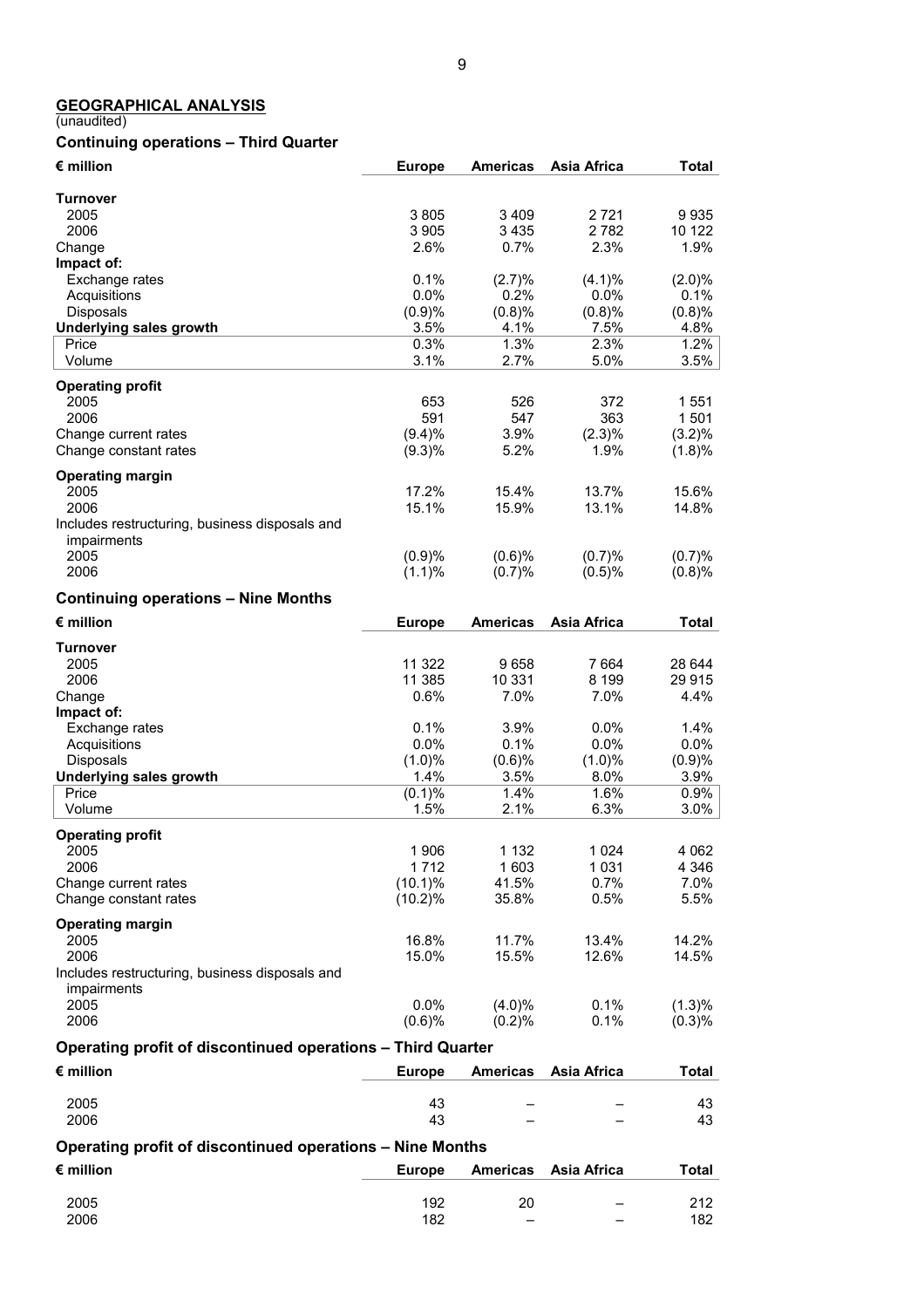## **PRODUCT AREA ANALYSIS**

(unaudited)

# **Continuing operations – Third Quarter**

|                         | Savoury,                 | Ice cream        |         |                  | Home care    | Home and         |           |
|-------------------------|--------------------------|------------------|---------|------------------|--------------|------------------|-----------|
| $\epsilon$ million      | dressings<br>and spreads | and<br>beverages | Foods   | Personal<br>care | and<br>other | Personal<br>Care | Total     |
|                         |                          |                  |         |                  |              |                  |           |
| Turnover                |                          |                  |         |                  |              |                  |           |
| 2005                    | 3 3 2 2                  | 2082             | 5404    | 2 7 6 0          | 1771         | 4 5 31           | 9935      |
| 2006                    | 3 3 2 1                  | 2 170            | 5491    | 2870             | 1761         | 4 6 3 1          | 10 122    |
| Change                  | $0.0\%$                  | 4.2%             | 1.6%    | 4.0%             | (0.6)%       | 2.2%             | $1.9\%$   |
| Impact of:              |                          |                  |         |                  |              |                  |           |
| Exchange rates          | (1.8)%                   | $(2.0)\%$        | (1.9)%  | (1.9)%           | (2.7)%       | (2.2)%           | $(2.0)\%$ |
| Acquisitions            | $0.0\%$                  | 0.1%             | $0.0\%$ | 0.3%             | $0.0\%$      | $0.2\%$          | 0.1%      |
| <b>Disposals</b>        | (1.2)%                   | (0.2)%           | (0.8)%  | (1.0)%           | (0.5)%       | (0.8)%           | (0.8)%    |
| Underlying sales growth | 3.1%                     | 6.5%             | 4.4%    | 6.8%             | 2.7%         | 5.2%             | 4.8%      |
| <b>Operating profit</b> |                          |                  |         |                  |              |                  |           |
| 2005                    | 501                      | 393              | 894     | 493              | 164          | 657              | 1551      |
| 2006                    | 457                      | 393              | 850     | 492              | 159          | 651              | 1 501     |
| Change current rates    | (8.8)%                   | (0.2)%           | (5.0)%  | $0.0\%$          | (2.9)%       | (0.7)%           | $(3.2)\%$ |
| Change constant rates   | (6.9)%                   | 0.1%             | (3.8)%  | 1.7%             | (0.7)%       | $1.1\%$          | (1.8)%    |
| <b>Operating margin</b> |                          |                  |         |                  |              |                  |           |
| 2005                    | 15.1%                    | 18.9%            | 16.6%   | 17.9%            | 9.2%         | 14.5%            | 15.6%     |
| 2006                    | 13.8%                    | 18.1%            | 15.5%   | 17.2%            | $9.0\%$      | 14.1%            | 14.8%     |

# **Continuing operations – Nine Months**

|                         | Savoury,      | Ice cream |           |          | Home care  | Home and |         |
|-------------------------|---------------|-----------|-----------|----------|------------|----------|---------|
|                         | dressings and | and       |           | Personal | and        | Personal |         |
| $\epsilon$ million      | spreads       | beverages | Foods     | care     | other      | Care     | Total   |
|                         |               |           |           |          |            |          |         |
| Turnover                |               |           |           |          |            |          |         |
| 2005                    | 9825          | 5871      | 15 696    | 7 7 3 3  | 5 2 1 5    | 12 948   | 28 644  |
| 2006                    | 10 058        | 6 162     | 16 220    | 8 3 3 6  | 5 3 5 9    | 13 695   | 29 9 15 |
| Change                  | 2.4%          | 4.9%      | 3.3%      | 7.8%     | 2.8%       | 5.8%     | 4.4%    |
| Impact of:              |               |           |           |          |            |          |         |
| Exchange rates          | 1.1%          | 1.1%      | 1.1%      | 1.9%     | 1.4%       | 1.7%     | $1.4\%$ |
| Acquisitions            | $0.0\%$       | $0.0\%$   | $0.0\%$   | 0.1%     | $0.0\%$    | 0.1%     | $0.0\%$ |
| <b>Disposals</b>        | (1.4)%        | (0.3)%    | $(1.0)\%$ | (0.8)%   | (0.5)%     | (0.7)%   | (0.9)%  |
| Underlying sales growth | 2.7%          | 4.1%      | 3.2%      | 6.5%     | 1.9%       | 4.7%     | 3.9%    |
| <b>Operating profit</b> |               |           |           |          |            |          |         |
| 2005                    | 588           | 589       | 2 177     | 1 346    | 539        | 885      | 4 0 6 2 |
| 2006                    | 1494          | 937       | 2431      | 1442     | 473        | 1915     | 4 3 4 6 |
| Change current rates    | (5.9)%        | 59.1%     | 11.7%     | 7.2%     | $(12.2)\%$ | 1.6%     | 7.0%    |
| Change constant rates   | (6.6)%        | 58.8%     | 11.0%     | 4.4%     | $(14.3)\%$ | (0.9)%   | 5.5%    |
| <b>Operating margin</b> |               |           |           |          |            |          |         |
| 2005                    | 16.2%         | 10.0%     | 13.9%     | 17.4%    | 10.3%      | 14.6%    | 14.2%   |
| 2006                    | 14.9%         | 15.2%     | 15.0%     | 17.3%    | 8.8%       | 14.0%    | 14.5%   |
|                         |               |           |           |          |            |          |         |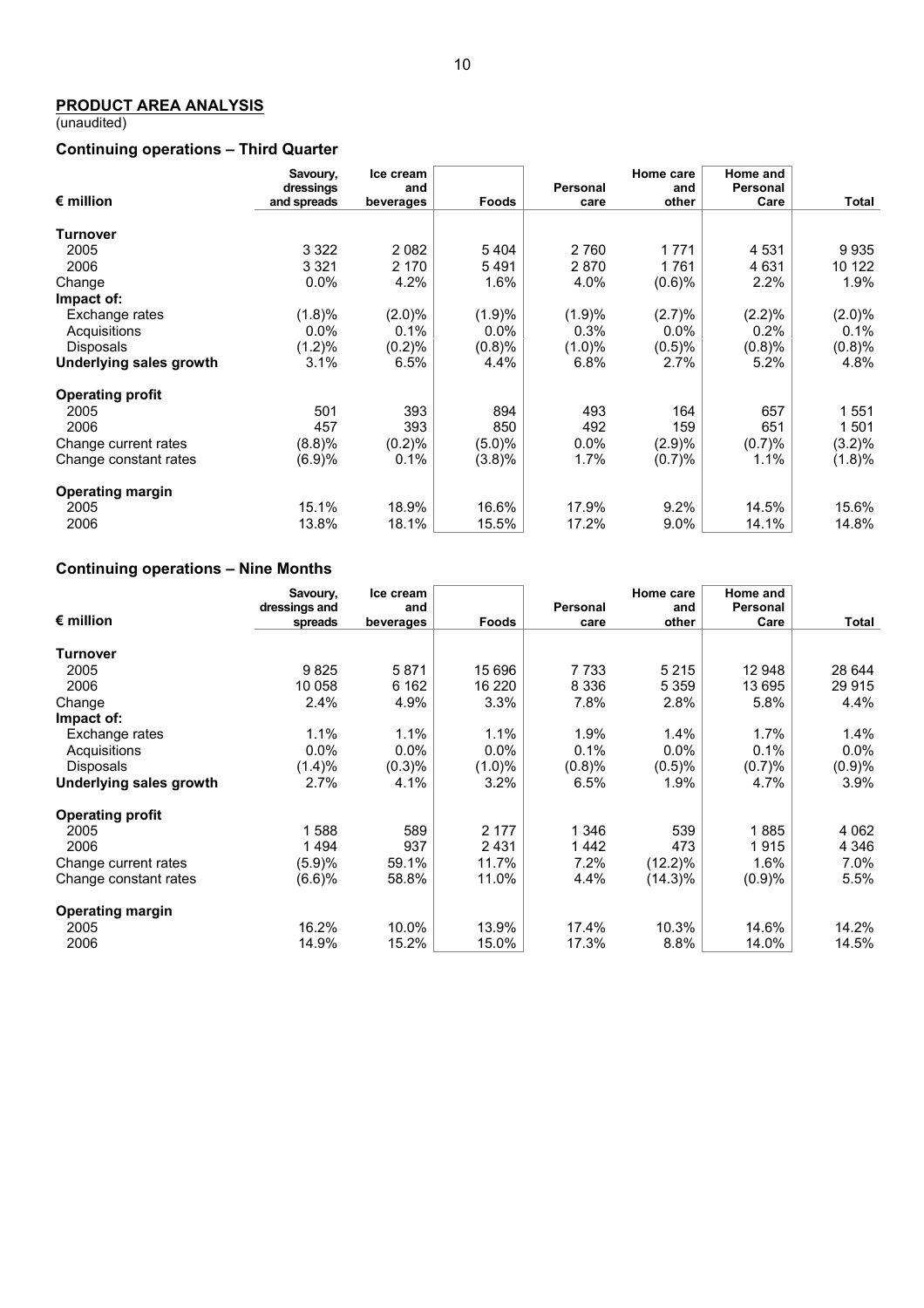## **NOTES**

(unaudited)

#### **Basis of Preparation**

The condensed interim financial statements have been prepared in accordance with International Financial Reporting Standards (IFRS) as adopted by the EU. These are the same accounting policies as those used for preparation of the Annual Report and Accounts for the year ended 31 December 2005.

The condensed interim financial statements, which comply with IAS 34, are shown at current exchange rates, while percentage year-on-year changes are shown at both current and constant exchange rates to facilitate comparison.

## **Discontinued operations**

On 28 August 2006 Unilever announced that it had reached an agreement to sell the majority of its European Frozen Foods business to the Permira Funds for €1.7 billion. The deal is expected to be completed during the fourth quarter. The Unilever businesses being sold in this transaction include the frozen foods operations in Austria, Belgium, France, Germany, Ireland, the Netherlands, Portugal and the United Kingdom. The sale is expected to result in a one-off profit, after tax, in excess of €1 billion, which will be reported under the heading of discontinued operations.

The net cash flows attributable to the discontinued operations in respect of operating, investing and financing activities for the first nine months were €83 million, €13 million and €(1) million respectively (2005: €(9) million, €633 million and €(4) million). Earnings per share for discontinued operations are given on page 13.

#### **Taxation**

The charge for the year to date includes  $\epsilon$ 95 million (2005: €118 million) relating to United Kingdom taxation.

#### **Exchange rate conventions**

The income statement on page 5, the statement of recognised income and expense and the movements in equity on page 6 and the cash flow statement on page 8 are translated at rates current in each period.

The balance sheet on page 7 and the analysis of net debt on page 8 are translated at period-end rates of exchange.

Supplementary information in US dollars and sterling is available on our website at www.unilever.com/ourcompany/investorcentre.

*The financial statements attached do not constitute the full financial statements within the meaning of Section 240 of the UK Companies Act 1985. Full accounts for Unilever for the year ended 31 December 2005 have been delivered to the Registrar of Companies. The auditors' report on these accounts was unqualified and did not contain a statement under Section 237(2) or Section 237(3) of the UK Companies Act 1985.*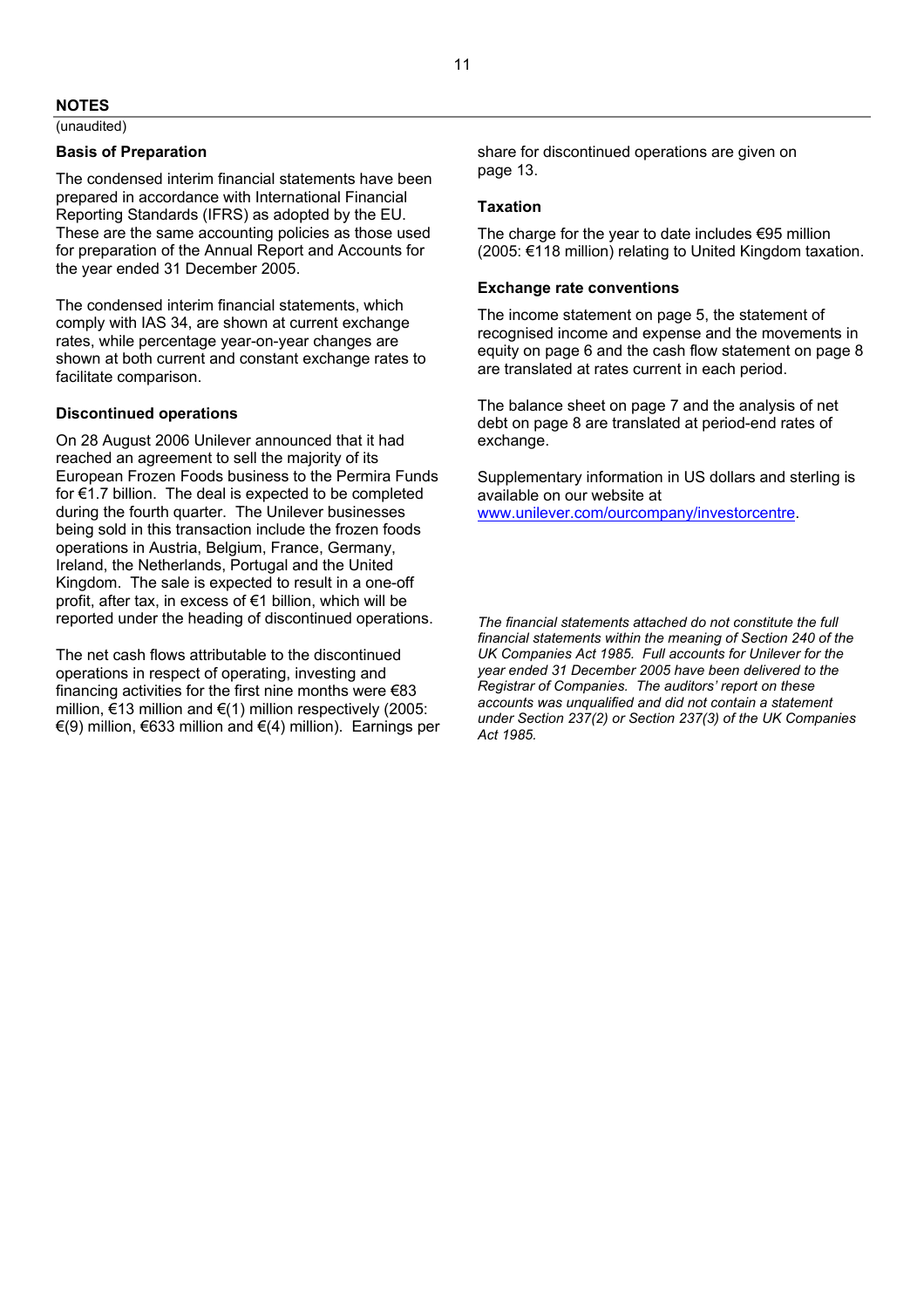## **INTERIM AND ONE-OFF DIVIDENDS**

The dividend information given below, including the comparative amounts for 2005, is expressed in terms of the nominal share values which have applied since 22 May 2006 following the split of NV shares and the consolidation of PLC shares which were approved at the 2006 AGMs. The actual interim dividends paid in respect of shares under the earlier denominations are also given below.

The Boards have declared interim and one-off dividends in respect of 2006 on the ordinary shares at the following rates which are equivalent in value at the rate of exchange applied under the terms of the Equalisation Agreement between the two companies:

#### **Unilever N.V.**

| Interim dividend<br>One-off dividend | 2005<br>€0.22                             | 2006<br>€0.23<br>€0.26<br>€0.49 |
|--------------------------------------|-------------------------------------------|---------------------------------|
| <b>Unilever PLC</b>                  |                                           |                                 |
| the formation of the state of all    | 2005<br>$\lambda$ $\sim$ $\lambda$ $\sim$ | 2006<br>$1 - \alpha \alpha$     |

| 15.04 <sub>p</sub> | 15.62p |
|--------------------|--------|
|                    | 17.66p |
|                    | 33.28p |
|                    |        |

The NV dividends will be payable as from 4 December 2006, to shareholders registered at close of business on 2 November 2006.

The PLC dividends will be paid on 4 December 2006, to shareholders registered at close of business on 10 November 2006.

#### **Dividend on New York shares of NV**

The NV interim and one-off dividends, when converted at the Euro/Dollar European Central Bank rate of exchange on 1 November 2006, represent the following amounts per New York Share of €0.16 before deduction of Netherlands withholding tax.

|                  | 2005     | 2006     |
|------------------|----------|----------|
| Interim dividend | \$0.2638 | \$0.2934 |
| One-off dividend |          | \$0.3316 |
|                  |          | \$0.6250 |

The New York shares of NV will go ex-dividend on 3 November 2006; US dollar checks for the combined interim and one-off dividends, after deduction of Netherlands withholding tax at the appropriate rate, will be mailed on 1 December 2006, to holders of record of New York shares at the close of business on 7 November 2006. The dividend will be payable on 4 December 2006.

## **Dividend on American Depositary Receipts of PLC**

Each American Depositary Receipt of PLC represents one 3 1/9p ordinary share of PLC. When converted at the Bank of England Sterling/Dollar rate of exchange on 1 November 2006, the interim and one-off dividends for holders resident in the US will therefore be as follows:

|                  | 2005     | 2006     |
|------------------|----------|----------|
| Interim dividend | \$0.2655 | \$0.2983 |
| One-off dividend |          | \$0.3372 |
|                  |          | \$0.6355 |

The American Depositary Receipts of PLC will go ex-dividend on 8 November 2006; US dollar checks for the combined interim and one-off dividends will be mailed on 1 December 2006 to holders of record of American Depositary Receipts at the close of business on 10 November 2006. The dividend will be payable on 4 December 2006.

#### **Interim dividends paid in 2005**

The actual interim dividends paid in 2005 were as follows:

€0.66 per €0.51 ordinary share of NV; 6.77p per 1.4p ordinary share of PLC; US \$0.791472 per €0.51 New York share of NV; and US \$0.4779 per 5.6p ADR of PLC.

#### **Dividend reinvestment plans**

It should be noted that the one-off dividend will automatically be re-invested along with the interim dividend for shareholders participating in the various Unilever dividend reinvestment plans (DRIP).

If those shareholders would prefer to receive the one-off and interim dividends as cash they will need to withdraw from the DRIP for this dividend. Shareholders will then need to re-join the DRIP after the receipt of the cash dividend if they wish for their future dividends to be reinvested. The last date on which a change of election must be received by the administrators of each DRIP plan is as follows:

| Unilever N.V.                 | 21 November 2006 |
|-------------------------------|------------------|
| Unilever PLC                  | 13 November 2006 |
| Unilever N.V. New York shares | 6 November 2006  |
| Unilever PLC ADRs             | 9 November 2006  |

For further information and queries on your participation we advise you to contact your bank, broker or DRIP Administrator.